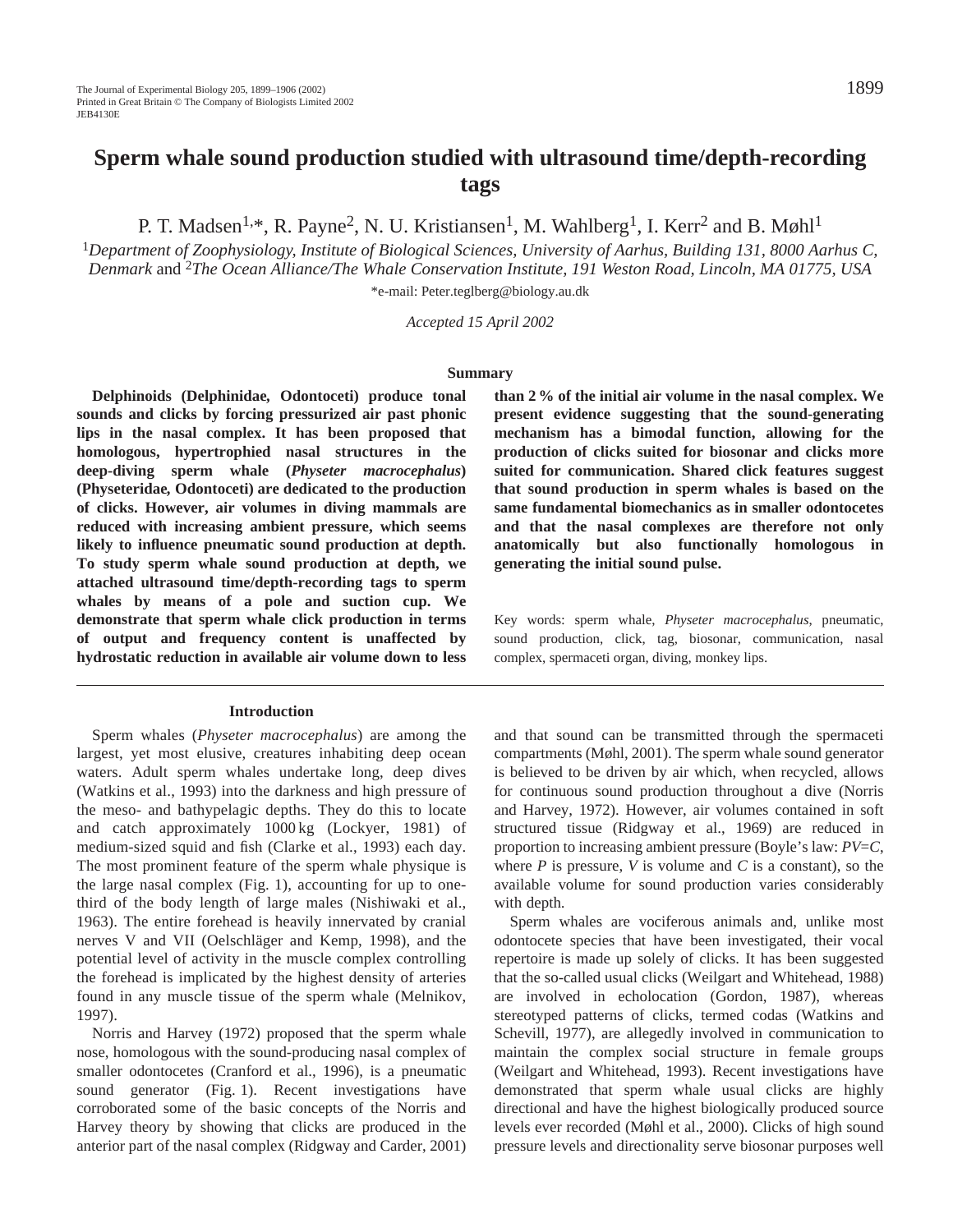# 1900 P. T. Madsen and others

Fig. 1. Schematic view of the head of a 10 m long sperm whale (*Physeter macrocephalus*) showing placement of the tag. B, brain; Bl, blow hole; Di, distal air sac; Fr, frontal air sac; Ju, junk; Ln, left naris; Ma, mandible; Mo, monkey lips/museau de singe; MT, muscle/tendon layer; Ro, rostrum; Rn, right naris; So, spermaceti organ; T, tag. Spermaceti oil is contained in the spermaceti organ and in the spermaceti bodies of the junk. The muscle/tendon layer covers the entire dorso-lateral part of the spermaceti organ and inserts into the connective tissue around and in front of the monkey lips. Arrows indicate the sound path according to the modified (by Møhl, 2001) theory of Norris and Harvey (1972): it is proposed that air forced from the right naris through the monkey lips generates the sound pulse. The majority of the sound energy is due to the geometry of the lips and the reflective properties of the distal air sac, directed backwards into the spermaceti organ. When it reaches the frontal air sac, the sound pulse is reflected into the junk complex and directed into the water in front of the whale. The



multi-pulse structure of sperm whale clicks appears to be generated by partial interception by the distal air sac of the forward-propagating pulse, leading to another round trip during which another fraction of the sound energy is intercepted by the distal air sac and so on.

(Au, 1993) but seem a poor choice for communication because directionality reduces the communicative space.

Because of the directional properties of sperm whale usual clicks, far-field recordings cannot quantify changes in the acoustic output of the sound generator since scanning movements of a directional source rather than output modulations may be the cause of the observed changes. By placing a calibrated recording unit in a fixed position on a phonating sperm whale, directional and/or hydro-acoustic effects on the recorded signals can be ruled out, and any observed changes will reflect actual changes in the acoustic output of the sound generator. Sound-recording tags have successfully been placed on elephant seals (Fletcher et al., 1996; Burgess et al., 1998) and sperm whales (Malakoff, 2001) to register levels of low-frequency noise impinging on the tagged animal and how the behaviour of the animal is affected. Of interest in the present study are the acoustics and biomechanics of the sperm whale sound generator. To study these, we developed a tag that allows for absolute sound pressure recordings of clicks for 30 min and combination of these data with the real time and depth of the whale.

Here, we report that sperm whales can maintain and regulate acoustic outputs even when they have a very limited volume of air in the nasal complex. We also present evidence to suggest that the sound-generating mechanism has a bimodal function that allows for the production of clicks suited for biosonar and clicks more suited for communication.

## **Materials and methods**

#### *Habitat*

Investigations were carried out in the Bismarck Sea off Papua New Guinea from the research vessel R/V *Odyssey* in May 2001. The voyage of the R/V *Odyssey* is a multiyear, collaborative program designed to gather the first-ever coherent set of baseline data on levels of synthetic contaminants throughout the world's oceans and to measure the effects of these substances on ocean life. The voyage is coordinated by The Ocean Alliance/The Whale Conservation Institute. The Bismarck Sea (centre 5°S, 150°E) is an important habitat for sperm whales and other odontocetes. Several mother/calf pairs and sexually mature males have been observed, indicating that the area is a breeding ground for sperm whales (*Physeter macrocephalus*). In this study, only adult or semi-adult specimens were approached for tagging.

#### *The tag*

The tag was based on an aluminium housing (diameter 100 mm) with a Syntactic foam tail (MacArtney, Denmark) pressure-tested to a depth of 1100 m. Signals from a custombuilt hydrophone were highpass-filtered (–12 dB per octave, fundamental frequency 1 kHz) and relayed, *via* an adjustable gain/anti-alias filter unit, to a 12-bit ADC (Analog Devices: AD7870) and µcontroller (Maxim Integrated Products, Inc. DS5000T) unit (sampling at 62.5 kHz) writing acoustic, realtime and depth data to a 192 Mb Sandisk Compact flash card. The hydrophone was calibrated relative to a B&K 8101 hydrophone in an anechoic tank before and after deployment. Sound recording (bandwidth 30 kHz) was triggered at a depth of 20 m. The depth transducer was a calibrated Keller PA-7- 200 transducer providing depth information in the range 0–1500 m with an accuracy of 3 m. The suction cup (diameter 25 cm) was moulded from Wacker silicone (Elastosil M-4440) in a custom-built cast.

### *Attachment and retrieval*

The tag was deployed with a 4.5 m pole from a special boom rigged on the R/V *Odyssey*; the tag was attached to the whale with a suction cup (Fig. 2). The whales were approached from behind, and the ship drifted the last 30–50 m with the engine turned off to make a silent approach. Four whales were successfully tagged in 45 trials. After detachment, the tag was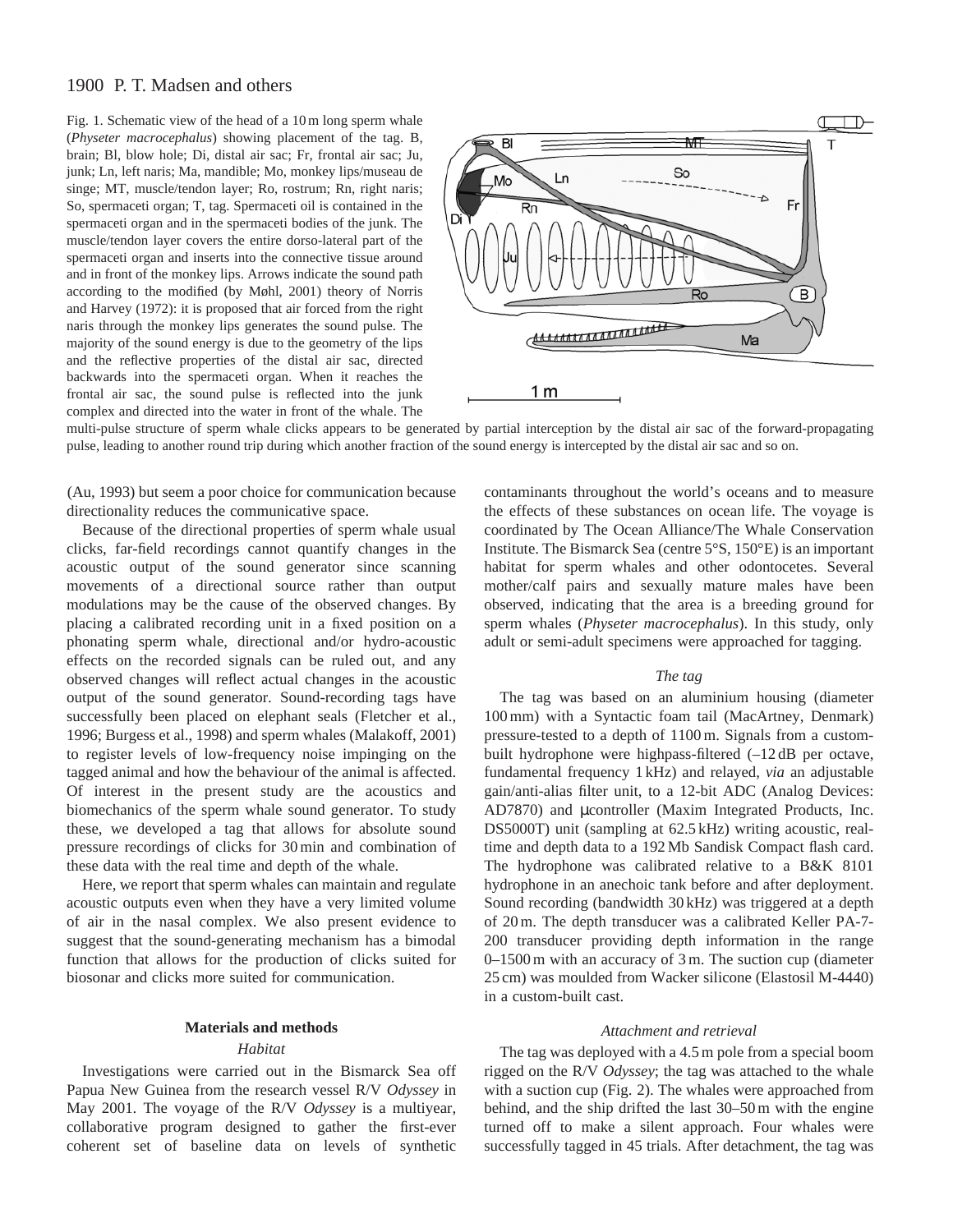

Fig. 2. Attachment of the tag by means of a pole and suction cup. Tagger, J. Jones; photograph by C. Johnson/Ocean Alliance.

retrieved by taking a bearing with four-element Yagi antennae (Televilt, Y-4FL) to signals from a Telonic MOD-305, Cast 3C, transmitter integrated in the Syntactic foam tail. A B&K 8101 hydrophone was deployed to record the far-field signatures of the clicks recorded by the tag. Signals from the B&K 8101 hydrophone were recorded on a Sony TCD-D8 DAT recorder. This recording chain had a flat (within 2 dB) frequency response from 0.01 kHz to 22 kHz. From video footage of the tag attachments, it was possible to calculate the size of the whale from the diameter of the attached suction cup (Whitehead and Payne, 1981).

### *Analysis*

Data were transferred *via* the Flash card and a PCMCIA slot to a laptop. The anti-alias filter was compensated for during analysis, giving a flat frequency response of the tag in the range 0.1–30 kHz. Analysis was performed with Cool edit 2000 (Syntrilium) and routines written in Matlab 5.3 (MathWorks). Inter-click intervals (ICI) were derived with a peak detector looking for suprathreshold values of the envelope of the recorded signals. The spectral content of the clicks was described by the end points of the –10 dB bandwidth. Centroid frequency was derived as the frequency dividing the spectrum into halves of equal energy. The duration of a click was defined as the interval between the  $-10 \, \text{dB}$  points relative to the peak of the envelope function.

## **Results**

Four whales were tagged in 45 attempts. Here, we present data mainly from the fourth tagging event since that tag gathered acoustic data from an entire dive cycle. Tag IV was



Fig. 3. Dive profile of a tagged sperm whale. Circles indicates the production of coda clicks and triangles the production of usual clicks. Note that the whale stops clicking during most of the ascent. Water depth is 940 m. Total number of coda clicks, 54. Total number of usual clicks, 1804. Inset, reduction in air volume as a function of depth (*PV*=*C*, where *P* is pressure, *V* is volume and *C* is a constant). Note the logarithmic scale on the ordinate.

placed behind the crest of the skull (see Fig. 1). The whale initiated a deep dive (Fig. 3) 2 min after attachment of the tag. At a depth of 50 m, the whale started to produce codas. After emitting 11 codas during descent to 265 m, the whale switched to the production of usual clicks after 15 s of silence. When the air volumes are pressurized during descent, the volume of air will be reduced in accord with Boyle's law, and the density of the air will increase, whereas its viscosity will remain largely unchanged. When the whale started to produce coda clicks at a depth of 50 m, it would have had less than 20 % of its initial air volume; it would have had less than 4 % when it switched to producing usual clicks at a depth of 265 m (Boyle's law) (Fig. 3 inset). Of the 1804 usual clicks, 80 % were made at a depth of more than 600 m and thus were produced by the whale when it had less than 2 % of the initial air volume available to it for sound production. After 23 min of submergence, the whale stopped clicking and remained silent during ascent. Descent rate was  $60 \text{ m min}^{-1}$  and ascent rate  $75 \text{ m min}^{-1}$ (Fig. 3).

The production of usual clicks is initiated with an ICI of approximately 1 s, but as the whale approaches the depth at which its dive levels off, the ICIs drop to a stable 0.5 s (Fig. 4). During descent, the ICIs decrease by 100–200 ms and subsequently increase almost back to the starting level in 3–4 repeated cycles (Fig. 4). Click trains are interrupted by periods of silence lasting 5–30 s.

Recorded levels of all 1804 usual clicks are plotted in Fig. 5. The recorded levels of the first usual clicks are less than 170 dB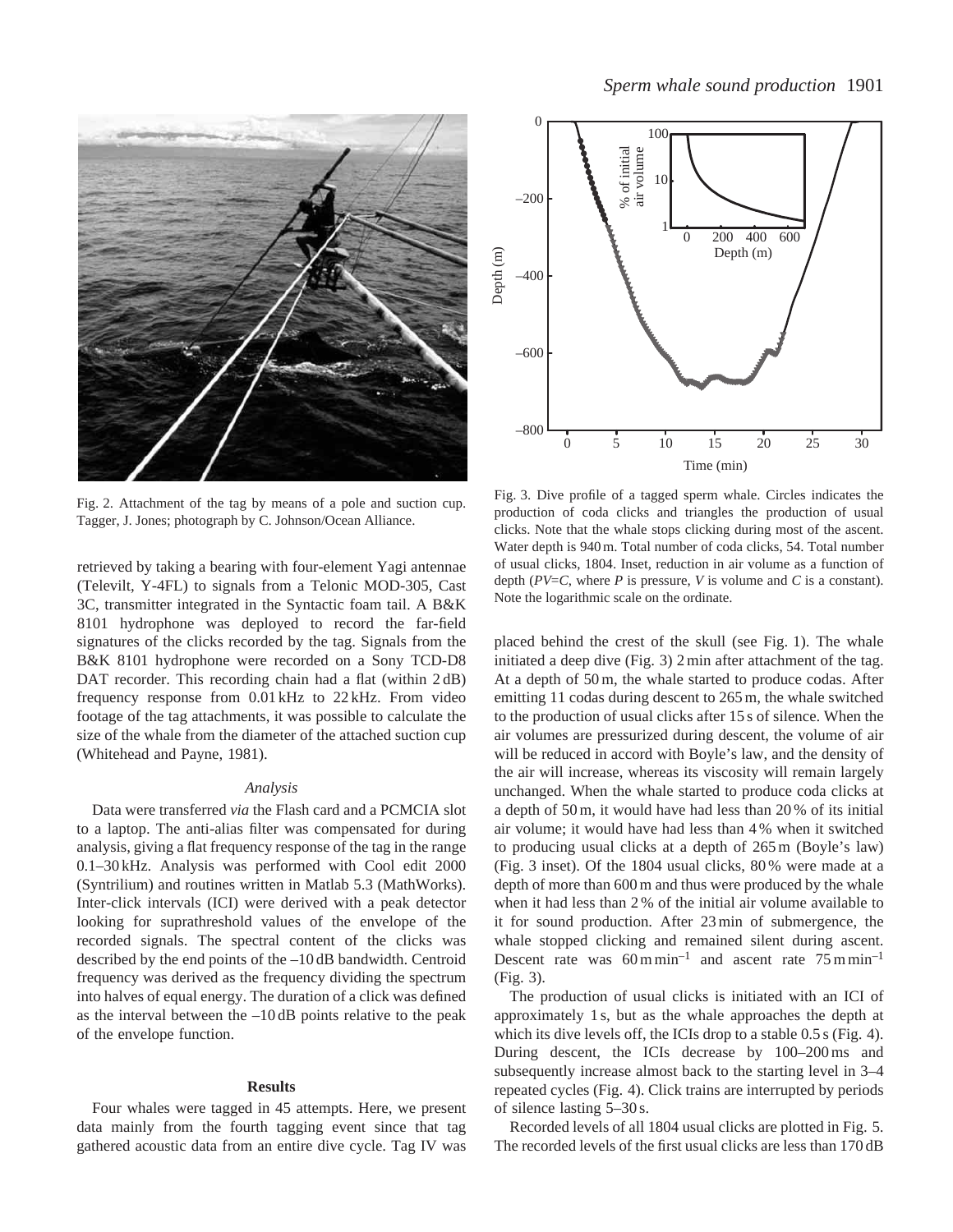

Fig. 4. Inter-click interval (open circles) and dive depth as a function of click number during each of the 1804 usual clicks produced during the dive profiled in Fig. 3.

re.  $1 \mu Pa$  (peak to peak, pp), and the amplitudes of the following clicks increase to approximately  $178 \text{ dB}$  re.  $1 \mu \text{Pa}$ (pp). The acoustic output is independent of depth within a 20 dB range from 170 to 190 dB re. 1 µPa (pp) (Fig. 5).

As seen from the data presented in Table 1, there are marked differences between the waveforms of usual clicks and coda clicks. The coda clicks (*N*=54) have a mean recorded level of  $165\pm5$  dB re. 1 µPa (pp), which is significantly lower than the mean recorded level of usual clicks (*N*=1804) of 178 $\pm$ 4 dB re. 1  $\mu$ Pa (pp) (*P*<0.001). Also, the centroid frequency of the coda clicks is  $7-9$  kHz with a  $-10$  dB bandwidth of 3–4 kHz, compared with a higher and more variable centroid frequency for the usual clicks between 8 and 25 kHz and a –10 dB bandwidth of 10–15 kHz.

The duration of the individual pulses within a click is approximately 100  $\mu$ s for the initial sound pulse ( $p_0$ ) in usual clicks and approximately  $300 \mu s$  for  $p_0$  in coda clicks. A distinct difference between usual clicks and coda clicks is seen in the decay rate (peak amplitude) between the successive



Fig. 5. Recorded sound level (open circles) and dive depth as a function of click number during the dive profiled in Fig. 3.

pulses within a click (Fig. 6). It is evident from Fig. 6A that there is a decay rate of the order of  $20 \text{ dB}$  between  $p_0$  and the second pulse  $(p_1)$ , and that no third pulse  $(p_2)$  can be detected above background noise in usual clicks. The decay rate of usual clicks is largest for the most powerful clicks but independent of depth because both low (15 dB) and high (23 dB) decay rates between  $p_0$  and  $p_1$  are seen at the deepest part of the dive. In coda clicks, the decay rate is approximately 4–8 dB between *p*0 and *p*1 (Fig. 6B) irrespective of the whale's depth.

The far-field signature of the clicks was recorded from the research vessel. The waveforms of usual clicks differed significantly from the tag recordings, with the centroid frequency occurring at lower frequencies. The inter-pulse interval (IPI) denotes the period between two successive pulses within a click (Norris and Harvey, 1972). The IPI of both coda clicks and usual clicks was 3.4 ms irrespective of depth. The centroid frequency of usual clicks is independent of depth because both high and low centroid frequencies are found in clicks during shallow and deeper parts of the dive. There is, however, a positive relationship (*r*=0.70, *P*<0.001) between



Fig. 6. Waveforms of usual and coda clicks. (A) Waveform of a usual click recorded at depth of 630 m. The recorded level of the initial pulse  $(p_0)$  is 185 dB re. 1  $\mu$ Pa (peak to peak). (B) Waveform of a coda click recorded at a depth at 70 m. The recorded level of the *p*0 pulse is 165 dB re. 1 µPa (peak to peak). Note that the inter-pulse interval is the same in the usual click and the coda click (3.4 ms). Pulses labelled as in Møhl (2001).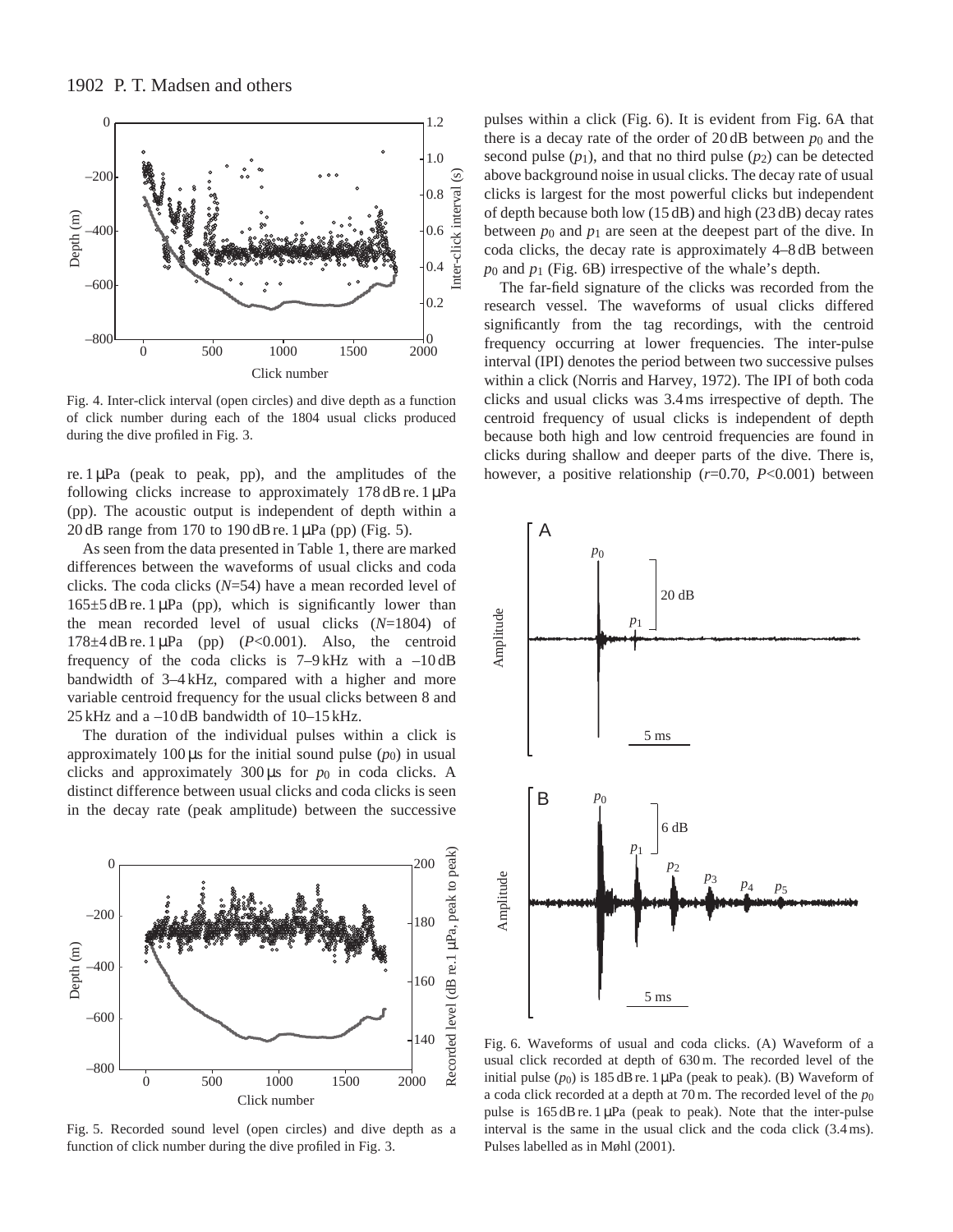| Click type  | Mean RL<br>$(dB \r{re.} 1 \mu Pa \r{p})$ | RL range<br>(dB) | Duration<br>$(\mu s)$ | Centroid frequency<br>(kHz) | $-10$ dB BW<br>(kHz) |  |
|-------------|------------------------------------------|------------------|-----------------------|-----------------------------|----------------------|--|
| Usual click | 178                                      | 25               | 100                   | $8 - 26$                    | $10 - 15$            |  |
| Coda click  | 165                                      | 10               | 300                   | $7 - 9$                     | $3 - 4$              |  |
|             |                                          |                  |                       |                             |                      |  |

Table 1. *Characteristics of usual clicks and coda clicks recorded with the tag*

Duration denotes the interval between  $-10 \text{ dB}$  points of the envelope of the initial  $(p_0)$  pulse. BW, bandwidth; RL, recorded sound level.

the acoustic output (recorded level) and centroid frequency (Fig. 7).

### **Discussion**

With a body length of 10 m and an estimated mass of 9800 kg (Lockyer, 1981), the whale tagged with tag IV probably contained some 200 l of air after inhalation while at the surface (inferred from Clarke, 1978). If the lungs of a sperm whale collapse (Ridgway, 1971) as they do in smaller odontocetes (Ridgway et al., 1969), the whale would have had, at most, 3.5 l of air available to it for sound production at a depth of 600 m. Thus, sperm whales recycle the air after each click or group of clicks (as demonstrated in *Tursiops* sp.; Dormer, 1979) and/or use very small volumes of air to generate each click. Considering the highly reduced air volume available for sound production when the whale is at a depth of 700 m and that sperm whales have been reported to phonate at depths of more than 2000 m (Whitney, 1968), it is conceivable that air simply is not involved in sperm whale sound production. That view, however, is not supported by experimental data on sound production in the homologous structures of smaller odontocetes (Ridgway and Carder, 1988) or by anatomical evidence



Fig. 7. Centroid frequency and recorded sound level. Centroid frequency (the frequency that divides the spectrum in two parts of equal energy) as a function of recorded level (1 dB bins). The solid line is the linear regression curve fitted to the data (*r*=0.70, *P*<0.001, *N*=1804). The increase in centroid frequency is 1 octave per 25 dB increase in recorded level.

(Cranford, 1999). Accordingly, we propose that air is indeed involved in sperm whale click production and that the reduction in air volume may not be significant for click production even at the extreme depths to which sperm whales dive.

The adjustment in ICI with depth during a dive (Fig. 4) may be explained by a longer sonar range at the beginning of the dive and by the fact that the ICI is reduced as the whale approaches sonar targets (e.g. prey or bottom), thereby reducing the two-way travel time of the clicks and the echo (Au, 1993). This adjustment in ICI has also been reported in other sperm whale studies (e.g. Gordon, 1987; M. Wahlberg, manuscript submitted), suggesting that it is an integrated part of sperm whale ecophysiology during feeding dives. However, the sound pressure levels are not reduced accordingly (Fig. 5), indicating that sonar range alone does not dictate the magnitude of the acoustic outputs.

In the near field of what is considered to be  $180^{\circ}$  off the acoustic axis of the sound generator (Møhl et al., 2000), the mean recorded level of usual clicks is  $178 \pm 4$  dB re. 1 µPa (pp). This is consistent with off-axis levels reported from array recordings of usual clicks made by male sperm whales (Møhl et al., 2000). The recorded levels are within a 20 dB range of  $170-190$  dB re. 1  $\mu$ Pa (pp) (Fig. 5), and it is feasible that the source levels (the sound pressure at a distance of 1 m on the acoustic axis) are emitted within the same 20 dB dynamic range but that they are some 40 dB higher (Møhl et al., 2000). There is no apparent link between available volumes of air and sound pressure since both high- and low-sound-pressure clicks are produced during the deepest part of the dive (Fig. 5). Thus, sperm whales can regulate the sound pressure levels of their clicks, and it is sonar or feeding demands rather than available air volume that dictate acoustic output levels at these depths.

Data from Møhl (2001) suggests that the multipulses in sperm whale clicks are the result of a single pulse  $(p_0)$  being reflected on the air surfaces of the distal and frontal air sacs (Fig. 1). From this, it can be inferred from the decay rate data presented here that the bulk of the energy of the initial pulse, *p*0, in usual clicks is directed forwards into the water after a single round trip through the spermaceti organ and the junk, and that only a small fraction is intercepted by the distal air sac, giving rise to the low amplitude of  $p_1$  shown in Fig. 6A.

As noted above, the recorded levels of  $p_0$  in coda clicks are 20 dB less intense than those of usual clicks, suggesting that the overall acoustic output in coda clicks is reduced compared with that of usual clicks or that a smaller fraction of the initial energy is directed backwards into the spermaceti organ and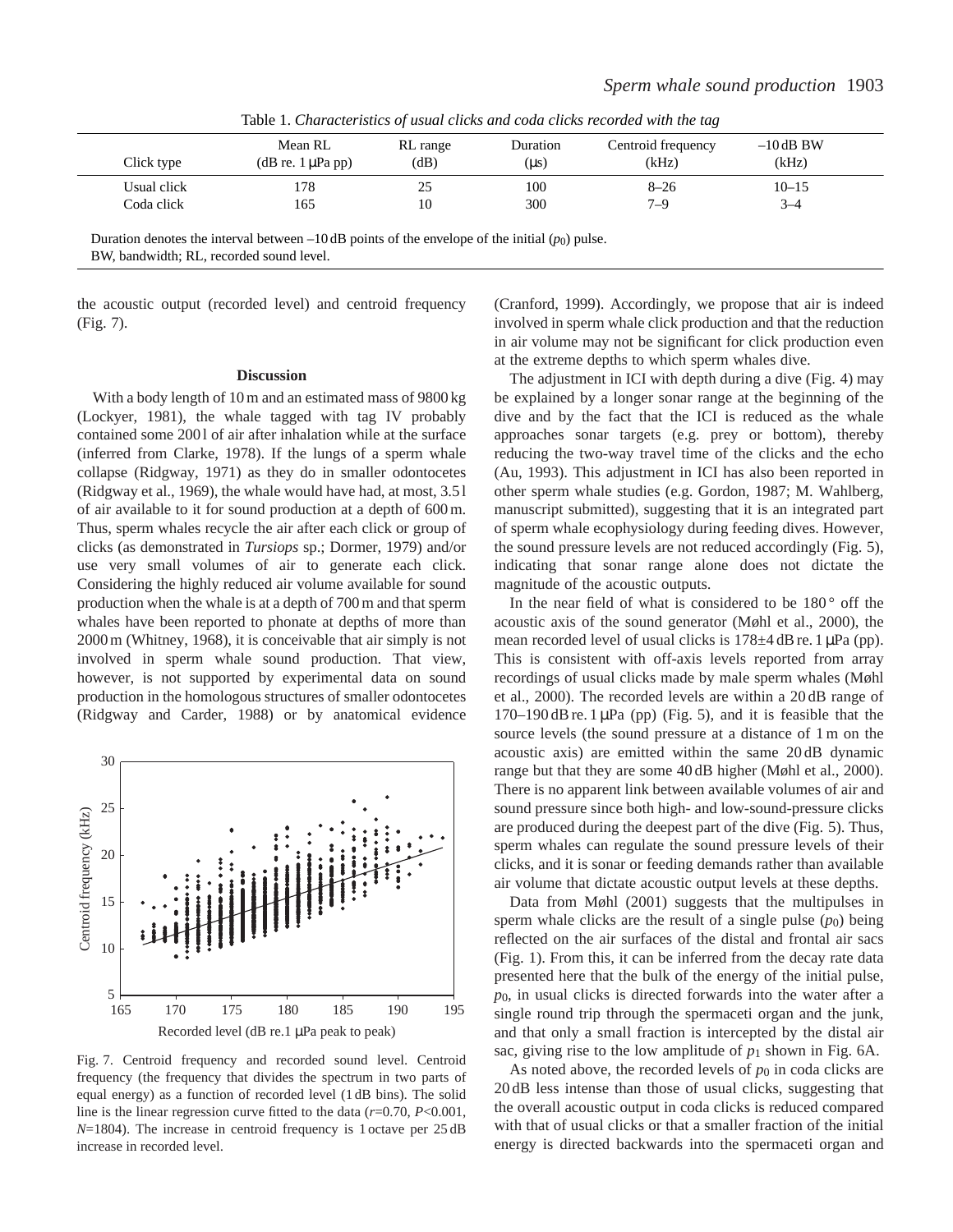# 1904 P. T. Madsen and others

consequently towards the recording tag. When generating coda clicks, a large fraction of the returning pulse  $(p_1)$  from the frontal sac appears to be intercepted by the distal air sac and contained in the nasal complex for further round trips, thereby giving rise to a large number of pulses with small decay rates within each coda click. We propose that these two different ways of handling the initial sound pulse represent a bimodal generation of clicks depending on whether they are intended by the whale for use in biosonar or for communication. In usual clicks, most of the energy is put into a single pulse, directed into the water in front of the whale after traversing the spermaceti complex twice. In coda clicks, the energy is recycled in the nasal complex by multiple reflections that seem to result in less-directional clicks that are better suited for communication. In addition to the inferred low directionality, the narrow-band nature, longer pulse duration and low decay rate of coda clicks may offer useful information about the transmitter to conspecifics. We suggest that the initial pulse of the two click types is generated in the same way and that the marked differences between coda clicks and usual clicks are caused by different sound propagation in the nasal complex. The difference in click structure and the inferred difference in directionality between coda clicks and usual clicks may also explain in part the substantial discrepancy between reports of low directionality in clicks from coda-producing sperm whales (Watkins, 1980) and the high directionality observed in usual clicks from foraging male sperm whales (Møhl et al., 2000).

If the distinct multipulse structure of the coda clicks is generated by repetitive reflections on the air sacs, it may explain why coda clicks are produced in the shallow part of the dive cycle when more than 4 % of the initial air volume is still present. It is possible that a certain air volume is needed to maintain the production of coda clicks and that sperm whales are accordingly limited by depth in coda production. However, the fact that the whale switched from the production of coda clicks to usual clicks within 10 s, at a depth of 265 m suggests that shifts between the two modes of click generation are not determined solely by the available air volume. It is feasible that, during the formation of a usual click, muscle action in the complex muscle/tendon system covering the dorso-lateral part of the spermaceti organ could be changing the conformation of the sound-transmitting structures and the distal air sac, thereby causing most of the energy to be projected forwards into the water after one round trip through the spermaceti complex. On the basis of observations of several other pulsed sound types from sperm whales (Gordon, 1987; Weilgart and Whitehead, 1988), the possibility that the sperm whale sound generator may have additional modes from the two deduced from this study cannot be excluded.

The far-field signature of the clicks revealed a different waveform and emphasis at lower frequencies compared with the tag recording. The waveform differences between the nearfield (the tag) and the far field cannot be explained solely by surface reflections and hydrodynamic effects because the decay rate of the usual clicks was lower in the far field than when recorded in the near field from the crest of the skull. It is tempting to suggest that the lower centroid frequency observed in the far field relates to lowpass-filtering of the clicks by frequency-dependent absorption. However, considering the physical limits of the range between the tagged animal and the research vessel during  $10-20$  min of swimming  $(1-5 \text{ m s}^{-1})$ , frequency-dependent absorption in the relevant frequency range of sperm whale clicks cannot account entirely for the observed changes (Urick, 1983). It appears that the main contributing factor to the waveform and frequency differences is the directional effects of the sperm whale sound generator.

The Gordon equation (Gordon, 1991) describes the relationship between IPI and the size of a whale. With an IPI of 3.4 ms, the Gordon equation predicts a body length of 9.8 m, which matches the visual estimate of 10m from video recordings of the whale and the tag. Consequently, the data presented here lend weight to the Gordon equation as a reliable acoustic means of measuring the size of sperm whales from their clicks.

The inter-pulse interval (IPI) is 3.4 ms in both click types and constant throughout the dive. Clarke (1970) has proposed that the nasal complex of the sperm whale is a buoyancy regulator that facilitates descent and ascent during dives by cooling and heating the spermaceti oil. Assuming a pressure range of 7000 kPa (70 atmospheres) (0–700 m depth) and a temperature difference of 22–37 °C, it can be calculated that the sound speed would differ by 7 % between the start and the deepest point of a dive (on the basis of data from Goold et al., 1996). In a sperm whale with an estimated two-way sound travel path of 4.7 m (Fig. 1), such differences in sound speed would change the IPI by more than 200 µs during a dive to 700 m. We did not observe IPI fluctuations of that order of magnitude, so the theory (Clarke, 1970) proposing that ascent and descent of sperm whales are assisted by changes in buoyancy of the head due to heating and cooling of the spermaceti oil is not supported.

The centroid frequencies of the usual clicks vary between 8 and 26 kHz. These values are consistent with previous reports on the frequency content of sperm whale clicks (Watkins, 1980; Madsen and Møhl, 2000). It is, however, surprising that centroid frequencies above 10 kHz can be found in usual clicks recorded from what is believed to be 180<sup>°</sup> off the acoustic axis of the sound generator (Møhl et al., 2000). It can be conjectured that the high centroid frequencies recorded from the crest of the skull are due to near-field phenomena and the peculiar sound transmission in the sperm whale nasal complex, where the bulk of the initial pulse is directed backwards into the spermaceti organ by the distal sac and anatomy of the monkey lips. This problem calls for further investigations.

There are no apparent correlations between the spectrum of the usual clicks and the whale's depth because both high and low centroid frequencies were recorded from clicks at the deepest part of the dive. This contrasts with investigations on white whale (*Delphinapterus leucas*) whistles at depth (Ridgway et al., 2001). Ridgway and co-workers found that the peak frequency of whistle spectra increased with depth and proposed that this effect is the result of increased air density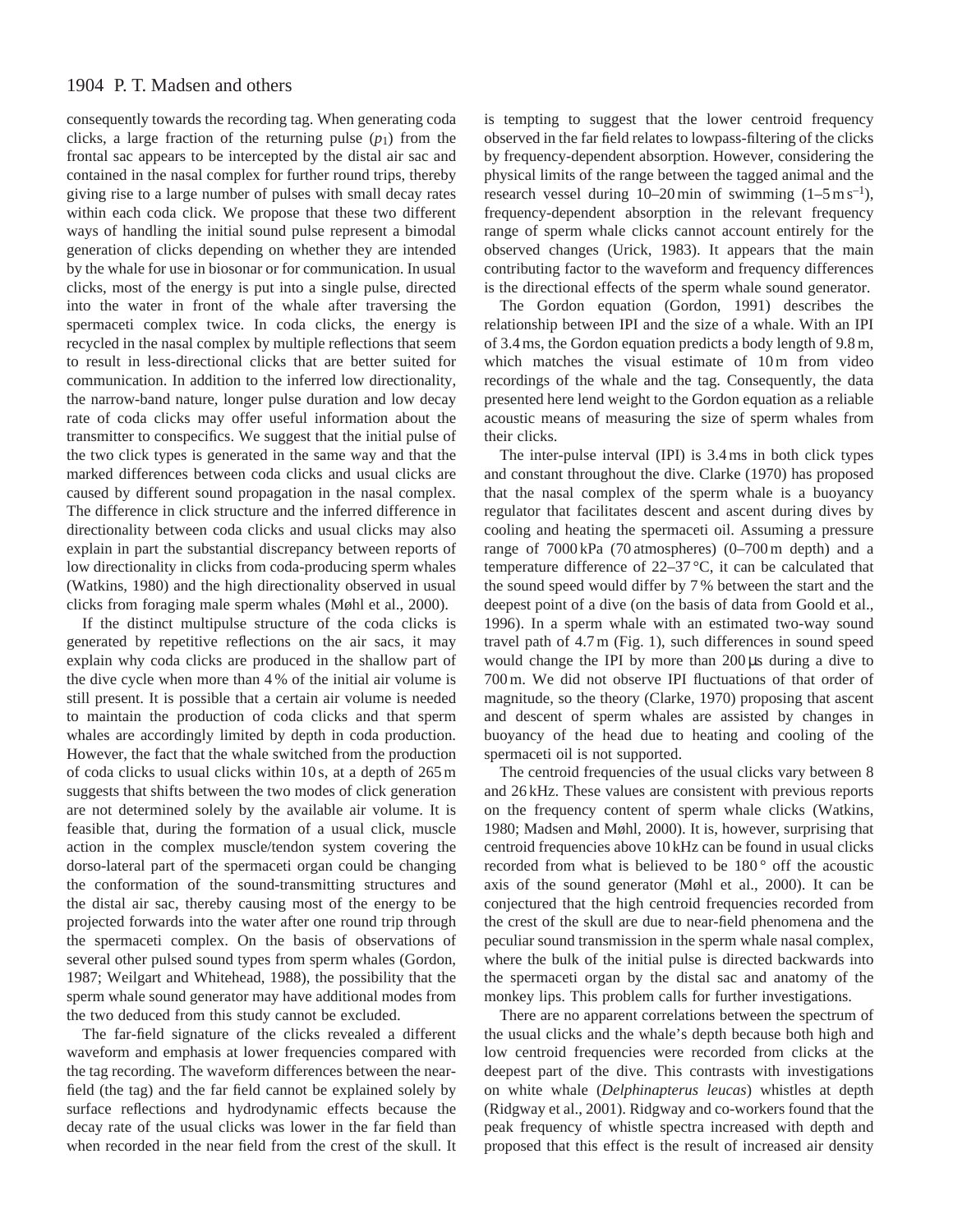and a reduction in total air volume at depth. The absence of a similar effect in sperm whale clicks emphasises, in our view, the difference in how clicks and whistles are generated in the odontocete nasal complex.

When centroid frequency is plotted against recorded sound level (Fig. 7), it appears that there is a positive correlation between acoustic output and frequency. This correlation should not be confused with the fact that the on-axis parts of the clicks contain more high-frequency components than the off-axis parts (Møhl et al., 2000). Investigations on smaller odontocetes have revealed a positive correlation between acoustic output and centroid frequency in clicks from *D. leucas*, *P. crassidens* and *Tursiops truncatus* (Au, 2001). That a similar relationship has been found in the present study supports the conclusion that sound production in sperm whales is based on the same fundamental biomechanics as in smaller odontocetes and that the nasal complexes are, therefore, not only anatomically (Cranford, 1999) but also functionally homologous in generating the initial sound pulse.

In conclusion, sperm whale click production in terms of output and frequency content is unaffected by hydrostatic reductions in available air volume down to depths of at least 700 m. Evidence is presented to suggest that the soundgenerating mechanism has a bimodal function, allowing for the production of clicks suited for biosonar and clicks more suited for communication. Shared click features suggest that sound production in sperm whales is based on the same fundamental biomechanics as in smaller odontocetes. This project has shown that it is possible to gather information about the physiology and biomechanics of sound production from freeranging animals not suited for study in captivity. Together with other approaches, the development of this technique can provide further insight into the mechanics of the largest biological sound generator, the sperm whale nose, and may prove to be heuristic in the development of biomimetic sound sources in man-made sonars.

We thank M. Bjørn, P. T. Sørensen, M. F. Christoffersen and B. K. Nielsen for their help and engineering skills during the development of the tag. Drs R. Baird, S. Hooker and H. Whitehead gave valuable advice. Special thank goes to first mate J. Jones for his professionalism and persistence during tagging. We wish to thank the entire crew/staff of the R/V *Odyssey*/Ocean Alliance: Captain R. Olsen, C. Johnson, G. Johnson, J. Cavanaugh, A. Furst, Dr Celine Godard and K. Marshall-Tilas for their help during this project. We thank the Papua New Guinean authorities for their collaboration and assistance. Earlier versions of this manuscript benefited from comments by B. Dahl, P. Frederiksen, J. P. Lomholt, B. K. Nielsen, J. Tougaard and two anonymous referees. The Novo Nordisk Science Foundation funded the development of the tag and the Whale Conservation Institute/Ocean Alliance funded fieldwork and ship time. P.T.M. was funded by the Department of Zoophysiology, University of Århus, Denmark. This work was conducted under NMFS authorization no. 1004, Cites 00US19824/9 and a scientific permit afforded to the Whale Conservation Institute by the authorities of Papua New Guinea.

#### **References**

- **Au, W. W. L.** (1993). *The Sonar of Dolphins*. New York: Springer Verlag.
- **Au, W. W. L.** (2001). *Hearing in Whales and Dolphins* (ed. W. W. L Au, A. N. Popper and R. R. Fay), pp. 364–408. New York: Springer Verlag.
- **Burgess, W. C., Tyack, P. L., Le Boeuf, B. J. and Costa, D. P.** (1998). A programmable acoustic recording tag and first results from free-ranging northern elephant seals. *Deep-Sea Res. II* **45**, 1327–1351.
- **Clarke, M. R.** (1970). The function of the spermaceti organ of the sperm whale. *Nature* **228**, 873–874.
- **Clarke, M. R.** (1978). Structure and proportions of the spermaceti organ in the sperm whale. *J. Mar. Biol. Ass. UK* **58**, 1–17.
- **Clarke, M. R., Martins, H. R. and Pascoe, P.** (1993). The diet of sperm whales (*Physeter macrocephalus* Linnaeus 1758) off the Azores. *Phil. Trans. R. Soc. Lond. B* **339**, 67–82.
- **Cranford, T. W.** (1999). The sperm whale's nose: sexual selection on a grand scale? *Mar. Mammal Sci.* **15**, 1133–1157.
- **Cranford, T. W., Amundin, M. and Norris, K. S.** (1996). Functional morphology and homology in the odontocete nasal complex: implications for sound generation. *J. Morphol.* **228**, 223–285.
- **Dormer, K. J.** (1979). Mechanism of sound production and air recycling in delphinids: cineradio-graphic evidence. *J. Acoust. Soc. Am.* **65**, 229–239.
- **Fletcher, S., Le Boeuf, B. J., Costa, D. P., Tyack, P. L. and Blackwell, S. B.** (1996). Onboard acoustic recording from diving northern elephant seals. *J. Acoust. Soc. Am.* **100**, 2531–2539.
- **Goold, J. C., Bennell, J. D. and Jones, S. E.** (1996). Sound velocity measurements in spermaceti oil under the combined influences of temperature and pressure. *Deep-Sea Res.* **43**, 961–969.
- **Gordon, J. C.** (1987). The behaviour and ecology of sperm whales off Sri Lanka. PhD thesis, Darwin College, Cambridge, UK.
- **Gordon, J.** (1991). Evaluation of a method for determining the length of sperm whales (*Physeter catodon*) from their vocalizations. *J. Zool., Lond*. **224**, 301–314.
- **Lockyer, C.** (1981). Estimates of growth and energy budget for the sperm whale, *Physeter catodon*. In *Mammals in the Seas*, vol. III. *FAO Series No.* **5**, 489–504.
- **Madsen, P. T. and Møhl, B.** (2000). Sperm whales (*Physeter catodon* L. 1758) do not react to sounds from detonators. *J. Acoust. Soc. Am.* **107**, 668–671.
- **Malakoff, D.** (2001). A roaring debate over ocean noise. *Science* **291**, 576–578.
- **Melnikov, V. V.** (1997). The arterial system of sperm whale (*Physeter macrocephalus*). *J. Morphol.* **234**, 37–50.
- **Møhl, B.** (2001). Sound transmission in the nose of the sperm whale, *Physeter catodon*. A post mortem study. *J. Comp. Physiol. A* **187**, 335–340.
- **Møhl, B., Wahlberg, M., Madsen, P. T., Miller, L. A. and Surlykke, A.** (2000). Sperm whale clicks: Directionality and source level revisited. *J. Acoust. Soc. Am*. **107**, 638–648.
- **Nishiwaki, N., Oshumi, S. and Maeda, Y.** (1963). Changes in form of the sperm whale accompanied with growth. *Sci. Rep. Whale Res. Inst. Tokyo* **17**, 1–13.
- **Norris, K. S. and Harvey, G. W.** (1972). A theory for the function of the spermaceti organ of the sperm whale. *NASA Special Publication* **262**, 397–416.
- **Oelschläger, H. H. A. and Kemp, B.** (1998). Ontogenesis of the sperm whale brain. *J. Comp. Neurol.* **399**, 210–228.
- **Ridgway, S.** (1971). Buoyancy regulation in deep diving whales. *Nature* **232**, 133–134.
- **Ridgway, S. H. and Carder, D. A.** (1988). Nasal pressure and sound production in an echolocating white whale, *Delphinapterus leucas.* In *Animal Sonar Systems: Processes and Performance* (ed. P. E. Nachtigall and P. W. B. Moore), pp. 53–60. New York: Plenum Publishing Corporation.
- **Ridgway, S. H. and Carder, D.** (2001). Assessing hearing and sound production in cetacean species not available for behavioral audiograms: experience with *Physeter*, *Kogia* and *Eschrichtius*. *Aquat. Mammals* **27**, 267–276.
- **Ridgway, S. H., Carder, D. A., Kamolnick, T., Smith, R. R., Schlundt, C. E. and Elsberry, W. R.** (2001). Hearing and whistling in the deep sea: depth influences whistle spectra but does not attenuate hearing by white whales